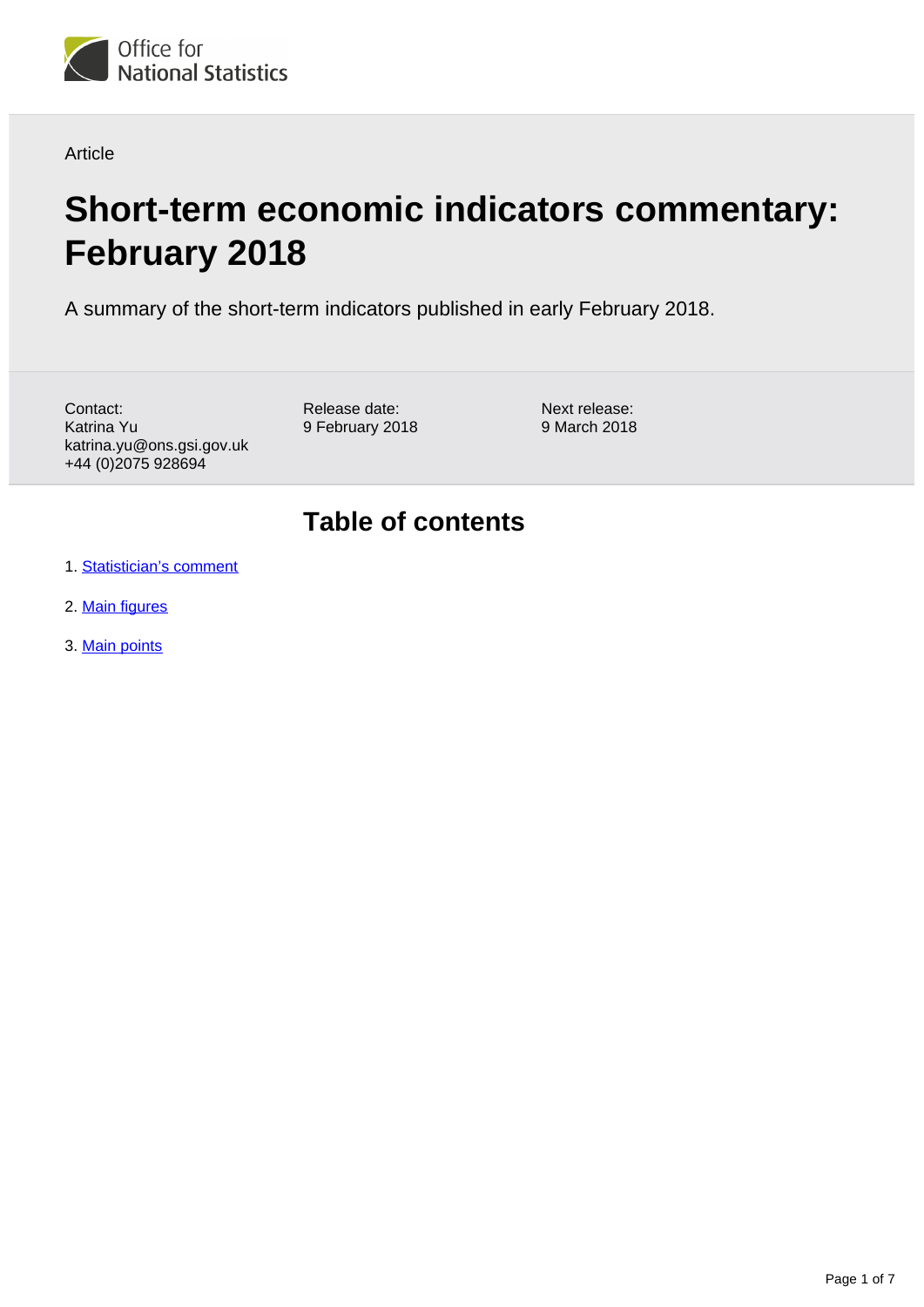# <span id="page-1-0"></span>**1 . Statistician's comment**

Commenting on today's short-term economic indicator figures for the three months to December 2017, Office for National Statistics senior statistician Ole Black said:

"Manufacturing continued to grow strongly in the last three months of the year, with metal goods and pharmaceuticals driving growth. However, overall production growth slowed due to the shutdown of the cracked Forties pipeline."

"Construction was broadly flat across 2017, thanks to a strong December. However, house building and infrastructure were the only bright spots with all other areas of the industry falling back throughout the year.

"The headline trade deficit widened in the fourth quarter with the impact of increased oil imports accentuated by rising crude prices."

# <span id="page-1-1"></span>**2 . Main figures**

This section presents the latest figures and trends for the UK's short-term economic indicators.

|                                                                      | 3-month on<br>3-month | Month-on-<br>month | 3-month on 3-<br>month a year ago | Month on same<br>month a year ago |
|----------------------------------------------------------------------|-----------------------|--------------------|-----------------------------------|-----------------------------------|
| Total production output (% change)                                   | 0.5                   | $-1.3$             | 2.3                               | 0.0                               |
| Manufacturing output (% change)                                      | 1.3                   | 0.3                | 3.4                               | 1.4                               |
| Total construction output (%<br>change)                              | $-0.7$                | 1.6                | 0.9                               | $-0.2$                            |
| Trade balance (goods and<br>services) (£billion change) <sup>1</sup> | $-3.8$                | $-1.2$             | $-3.8$                            | $-2.2$                            |

**Table 1: Headline figures for short-term economic indicators, UK, December 2017**

Source: Office for National Statistics

Notes:

1. These figures reflect changes in the level of the trade deficit (in £ billions), rather than percentage growth. A positive figure represents a narrowing of the deficit while a negative figure represents a widening.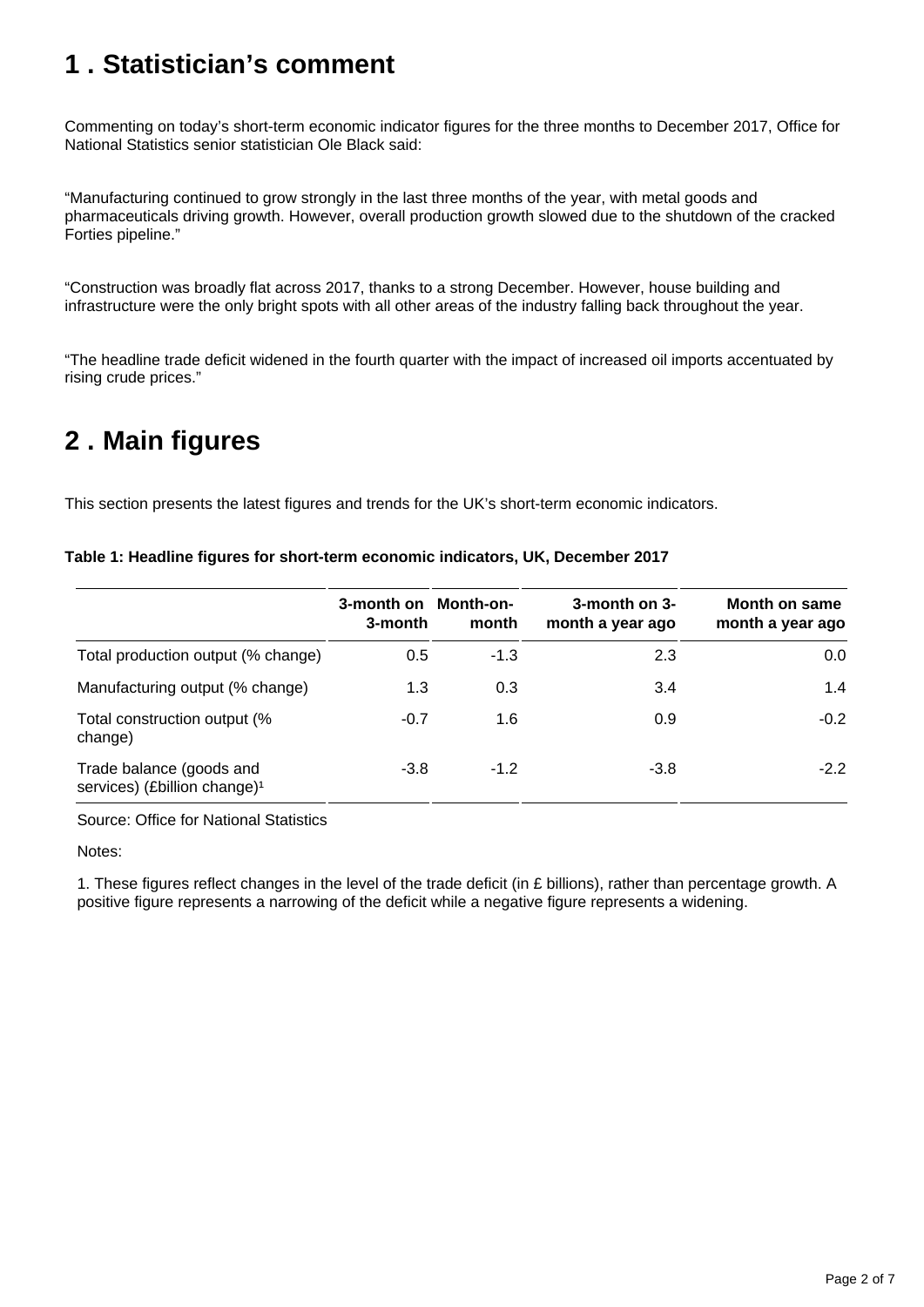### **Figure 1: Summary of short-term economic indicators, chained volume measures**

### **January 2016 to December 2017, UK**

### Figure 1: Summary of short-term economic indicators, chained volume measures

January 2016 to December 2017, UK



#### **Source: Office for National Statistics**

**Notes:**

1. Services data have been published in the Index of Services bulletin up to Nov 2017.

# <span id="page-2-0"></span>**3 . Main points**

**Production**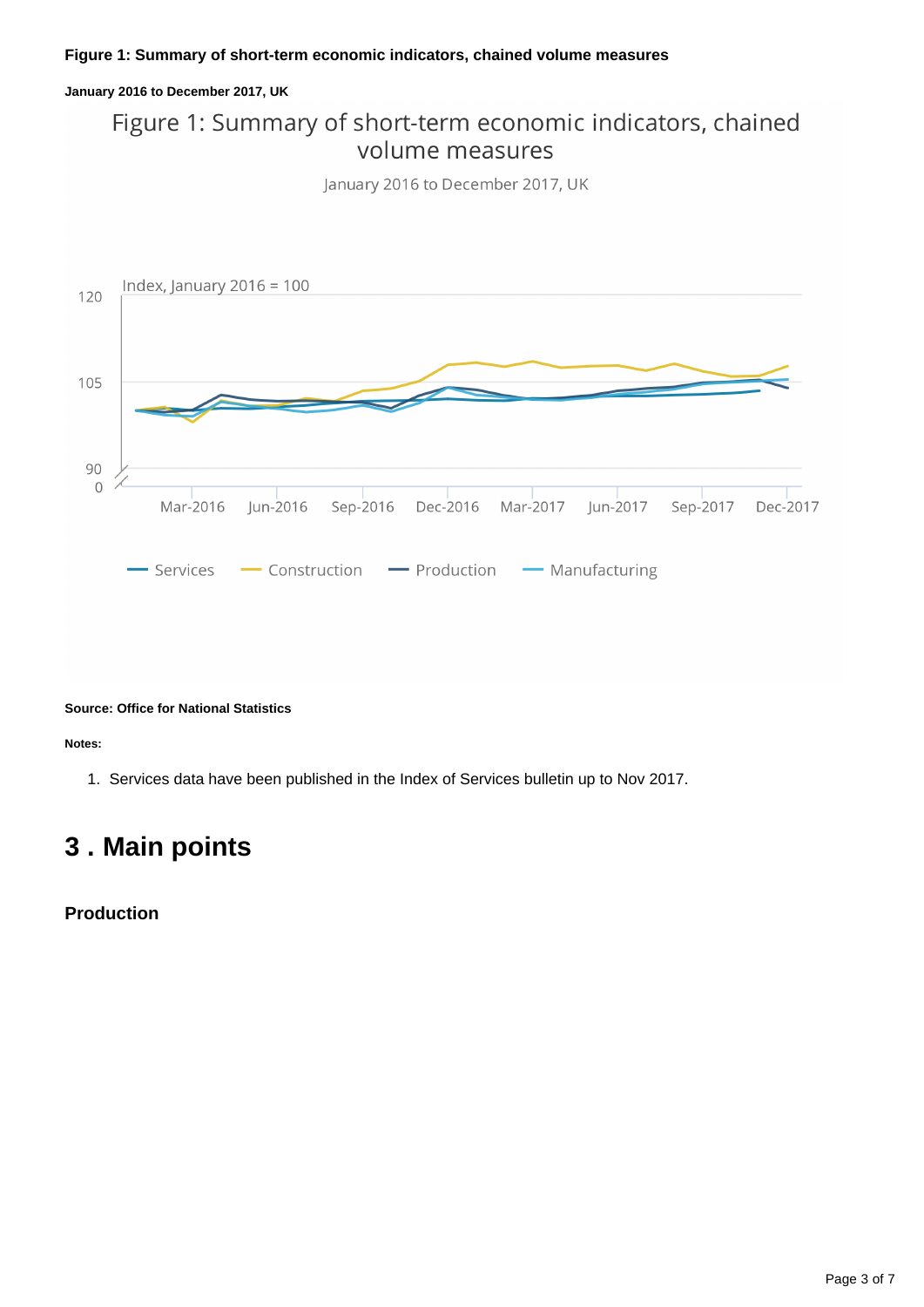- Total production output rose by 0.5% in Quarter 4 (Oct to Dec) 2017, revised down from the preliminary estimate of 0.6%.
- Total production increased in Quarter 4 2017 despite a sharp 4.7% fall in mining and quarrying, which reflected the unexpected shutdown of the Forties pipeline system for emergency repair in December 2017; this is the largest monthly fall in mining and quarrying since September 2012, which was due to maintenance at a number of oil and gas extraction sites.
- $\bullet$  Output in the energy supply sector also fell in Quarter 4 2017, decreasing by 0.5% a downward revision from the preliminary estimate of positive 0.4% growth; this was due to the incorporation of new data contained in the latest [Department for Business, Energy and Industrial Strategy \(BEIS\) Energy Trends](https://www.gov.uk/government/statistics/energy-trends-december-2017) publication.
- The falls in mining and quarrying, and energy supply in Quarter 4 2017 were more than offset by growth in manufacturing (Figure 2), with basic metals and products accounting for over half of the 1.3% growth in total manufacturing (0.7 percentage points growth contribution).
- Driven by manufacturing, production output increased by 2.1% in 2017, its strongest annual growth rate since 2010; production output increased by a greater percentage than UK gross domestic product (GDP) in 2017 for only the second time in the past two decades.
- Following a weak start to the year, manufacturing recovered to grow by 2.8% in 2017 the strongest annual growth since 2014.
- Manufacturing output increased for the eighth consecutive month in December 2017, for the first time since January 1988.
- Production output fell by 1.3% in December 2017, following eight consecutive months of growth.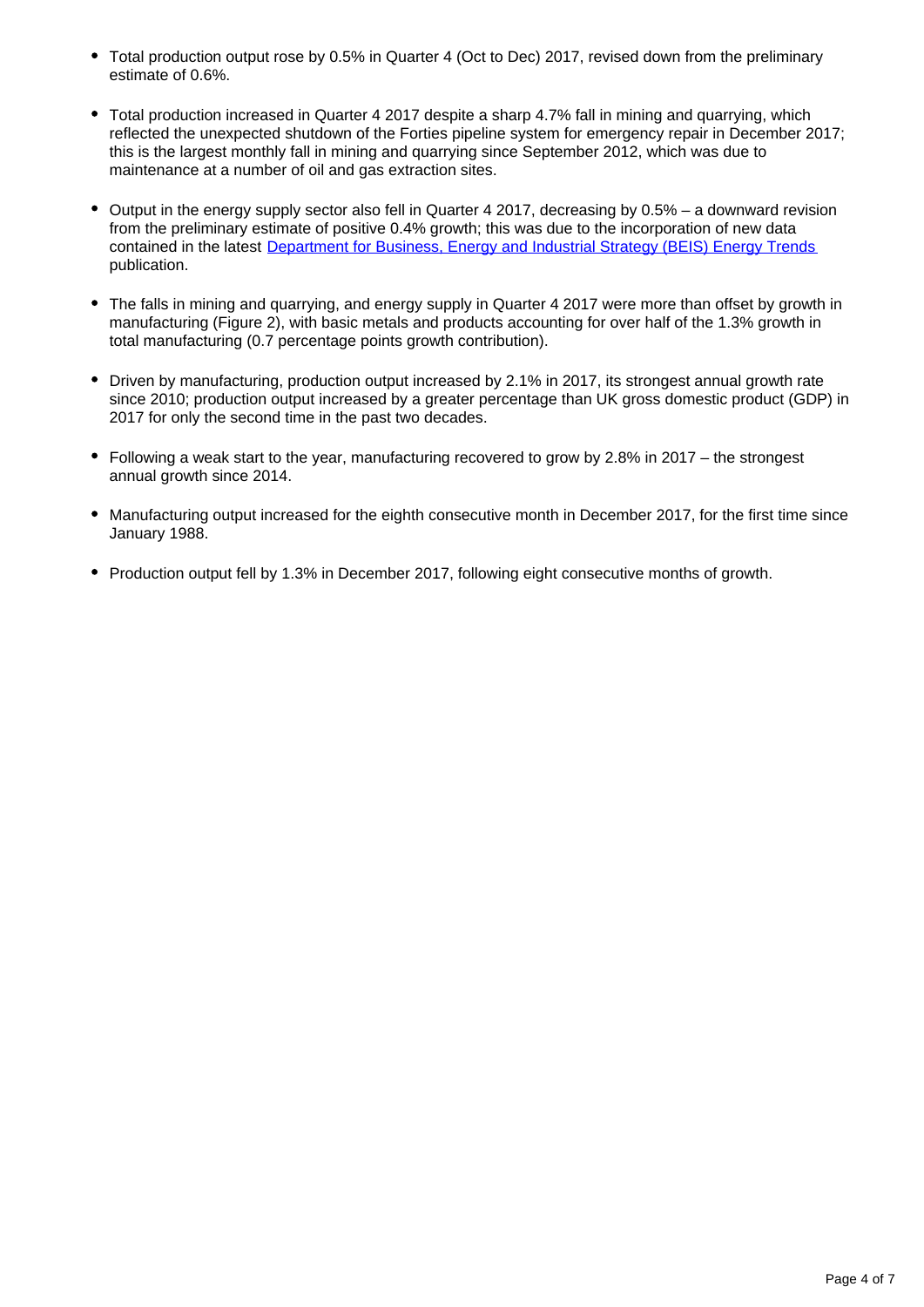### **Figure 2: Contributions to quarterly growth in total production output**

### **Quarter 1 (Jan to Mar) 2017 to Quarter 4 (Oct to Dec) 2017, UK**

### Figure 2: Contributions to quarterly growth in total production output





### **Source: Office for National Statistics**

#### **Notes:**

- 1. Components may not sum due to rounding
- 2. Q1 refers to Quarter 1 (Jan to Mar), Q2 refers to Quarter 2 (Apr to June), Q3 refers to Quarter 3 (July to Sept), and Q4 refers to Quarter 4 (Oct to Dec)

### **Construction**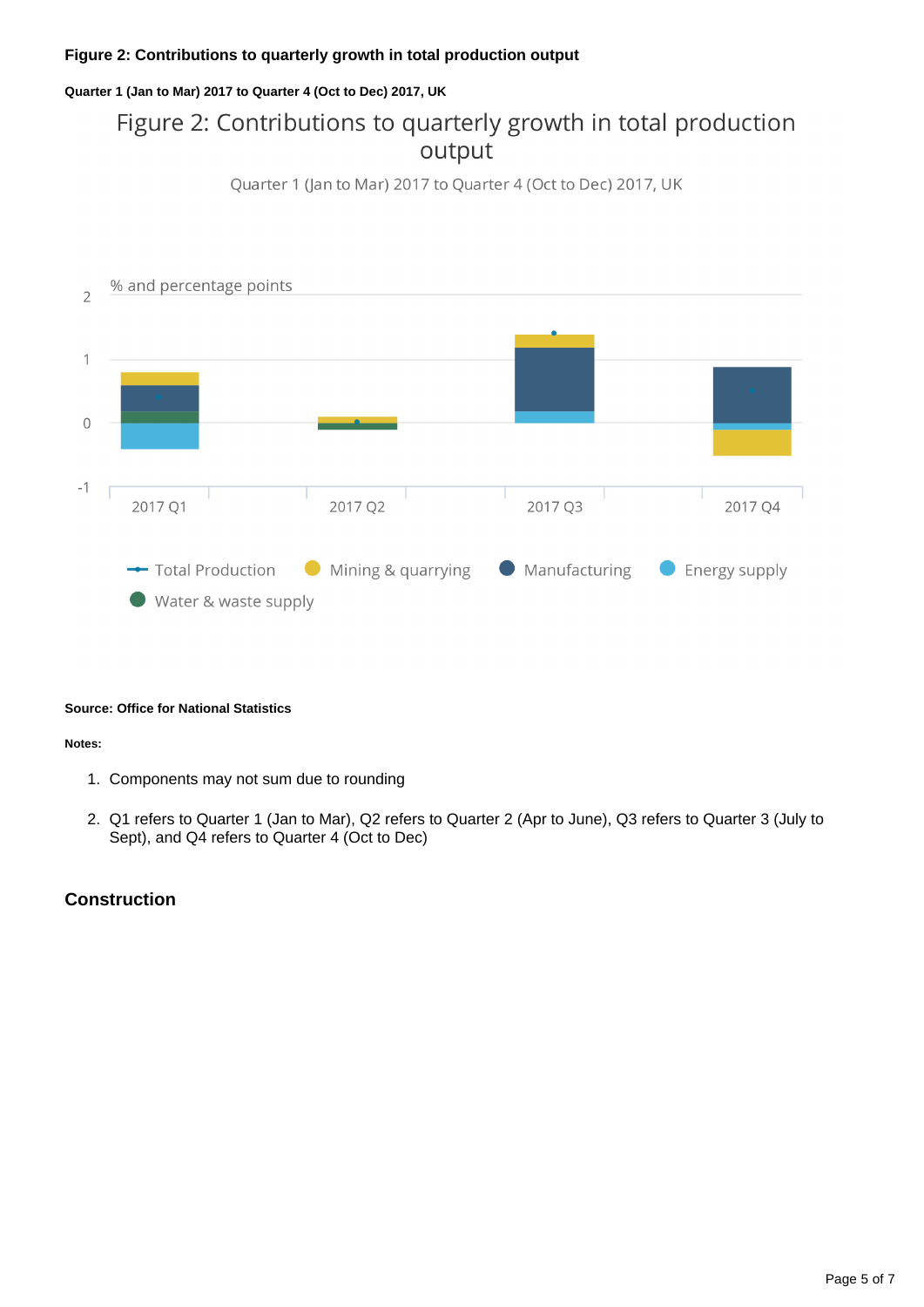- $\bullet$ Construction output fell by 0.7% in Quarter 4 (Oct to Dec) 2017, revised up by 0.3 percentage points since the preliminary estimate of GDP; this marked the third consecutive quarterly decline in construction output, which last happened between Quarter 1 (Jan to Mar) 2012 and Quarter 3 (July to Sept) 2012.
- The quarterly decline was largely driven by falls in private commercial new work and non-housing repair and maintenance, which subtracted 0.8 and 0.4 percentage points from total construction growth respectively; these falls were partially offset by 5.0% growth in private new housing – contributing 1.0 percentage point towards total construction growth.
- Despite three consecutive quarterly declines, construction recorded annual growth of 5.1% in 2017 due to a historically high level of output in Quarter 1 2017 (Figure 3); compared with the same quarter a year ago, construction output was 0.9% higher in Quarter 4 2017.
- Construction output rose by 1.6% in December 2017, with infrastructure being the main contributor to growth (at 1.3 percentage points).

### **Figure 3: Quarterly construction output growth and level**

### **Quarter 1 (Jan to Mar) 2016 to Quarter 4 (Oct to Dec) 2017, UK**



Quarter 1 (Jan to Mar) 2016 to Quarter 4 (Oct to Dec) 2017, UK

Figure 3: Quarterly construction output growth and level

### **Source: Office for National Statistics**

### **Notes:**

1. Q1 refers to Quarter 1 (Jan to Mar), Q2 refers to Quarter 2 (Apr to June), Q3 refers to Quarter 3 (July to Sept), and Q4 refers to Quarter 4 (Oct to Dec).

### **Trade**